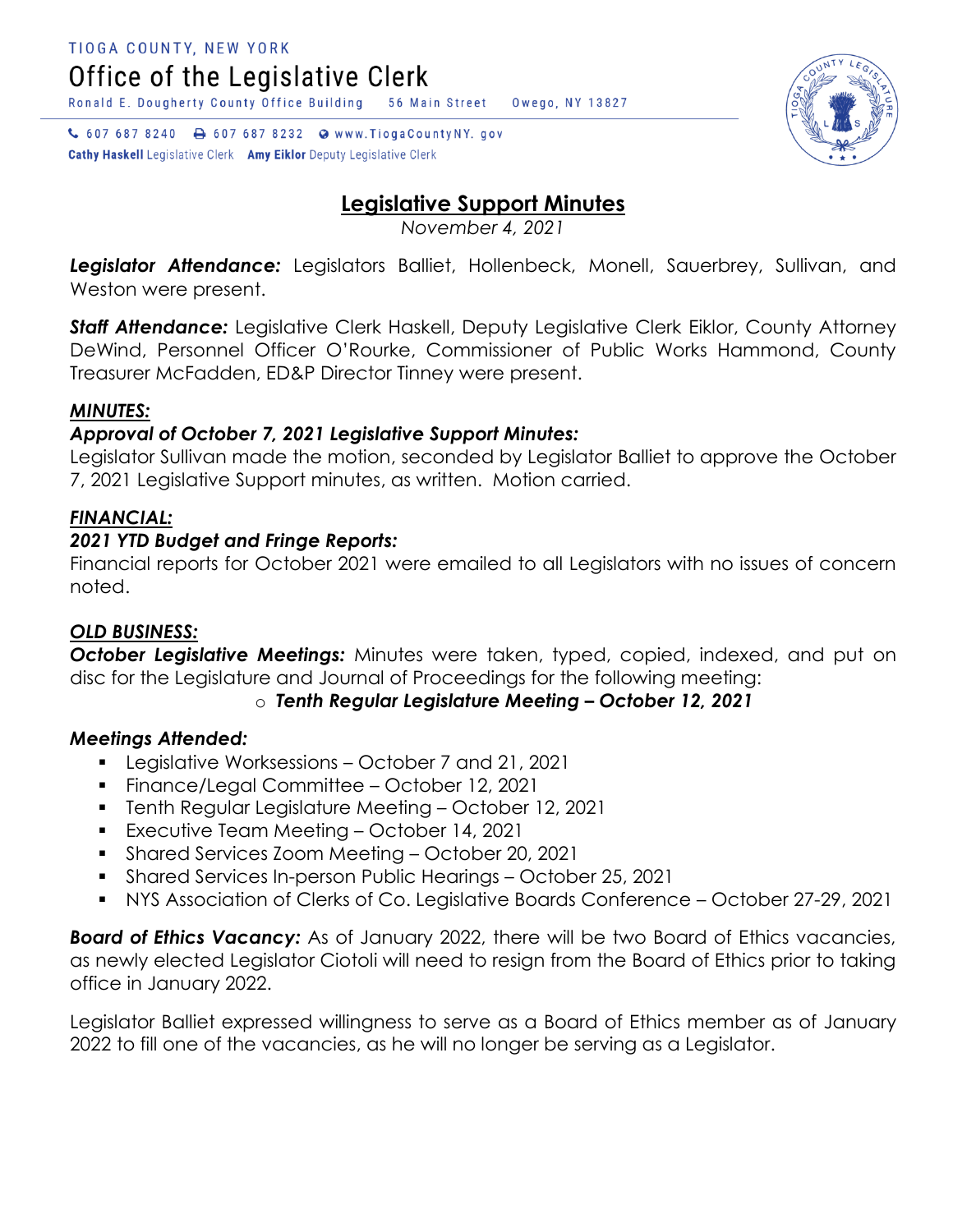#### TIOGA COUNTY, NEW YORK Office of the Legislative Clerk Ronald E. Dougherty County Office Building 56 Main Street Owego, NY 13827

↓ 607 687 8240 → 607 687 8232 → www.TiogaCountyNY.gov **Cathy Haskell** Legislative Clerk Amy Eiklor Deputy Legislative Clerk



**911 Surcharge Bill** – Ms. Haskell reported we received notification that Governor Hochul signed our 911 Surcharge Bill on November 3, 2021. Ms. Haskell reported the Bill is written to allow a 45-day grace period to allow cell phone carriers and retail establishments to be notified and prepared. Ms. Haskell reported she is currently researching the process for implementation and what needs to transpire during this time period.

### **NEW BUSINESS:**

*NYS Association of Clerks of County Legislative Boards (NYSACCLB) Conference & Training*  **School** – Ms. Haskell reported she attended the conference in Bolton Landing, NY from October 27-29, 2021 noting the Association was pleased to have Tioga County represented after more than 25 years. Ms. Haskell reported this was a very informative conference with sessions including Open Meetings Law, NYS Retirement for Elected and Appointed Officials, Records Retention, Ethics Law/Ethics Board, Agricultural District Updates, and Active Shooter. Ms. Haskell reported the timing was on point for the session with the Committee on Open Government with the recent law that when in effect on November 1, 2021 regarding Open Meetings Law. Ms. Haskell reported she received half of the credits required to become certified by attending this conference. The next conference is scheduled for May 2022 in Cattaraugus County.

*Munis Training Update –* Ms. Haskell reported she has resumed working with our Tyler Technologies Project Manager to schedule additional training sessions. Ms. Haskell reported our Payroll Supervisor utilized two training sessions in October and November in regards to the new NYS Retirement Enhanced Reporting Program and how this interfaces with Munis payroll. Ms. Haskell reported Contract Entry is scheduled for November 5, 2021 and Project Ledger and Grant Accounting is scheduled for November 10, 2021. Ms. Haskell reported the County has days left on our contract, but clarified that the County has always and continues to be charged a daily training rate as part of the contract. Ms. Haskell reported funds are available in the FMAS Reserve Account and a resolution is in the meeting packet for Legislature consideration at the November 9, 2021 Legislature meeting to draw down the necessary funds from this reserve account to offset these training expenses.

Ms. Haskell reported in-house Munis trainings continue to be scheduled with Accounts Receivable/General Billing scheduled for November 12, 2021. Ms. Haskell reported it is anticipated that Payroll/ESS will be the last training of 2021 with the intent to resume in 2022 with ITCS providing a training on Tyler Content Manager EE (TCM EE) once it has been fully reconfigured. Moving in 2022, the Munis Development Training Team will assess and determine if there is enough interest with new staff to repeat the training programs.

*Eleventh Regular Legislature Meeting – November 9, 2021 –* Ms. Haskell reported the November Legislature meeting is scheduled for November 9, 2021 at 12:00 p.m. with Finance, Legal & Safety Committee meeting just prior at 10:30 a.m. In addition, Budget Officer Bailey will be presenting the 2022 Tentative Budget Brief on this date at 9:30 a.m.